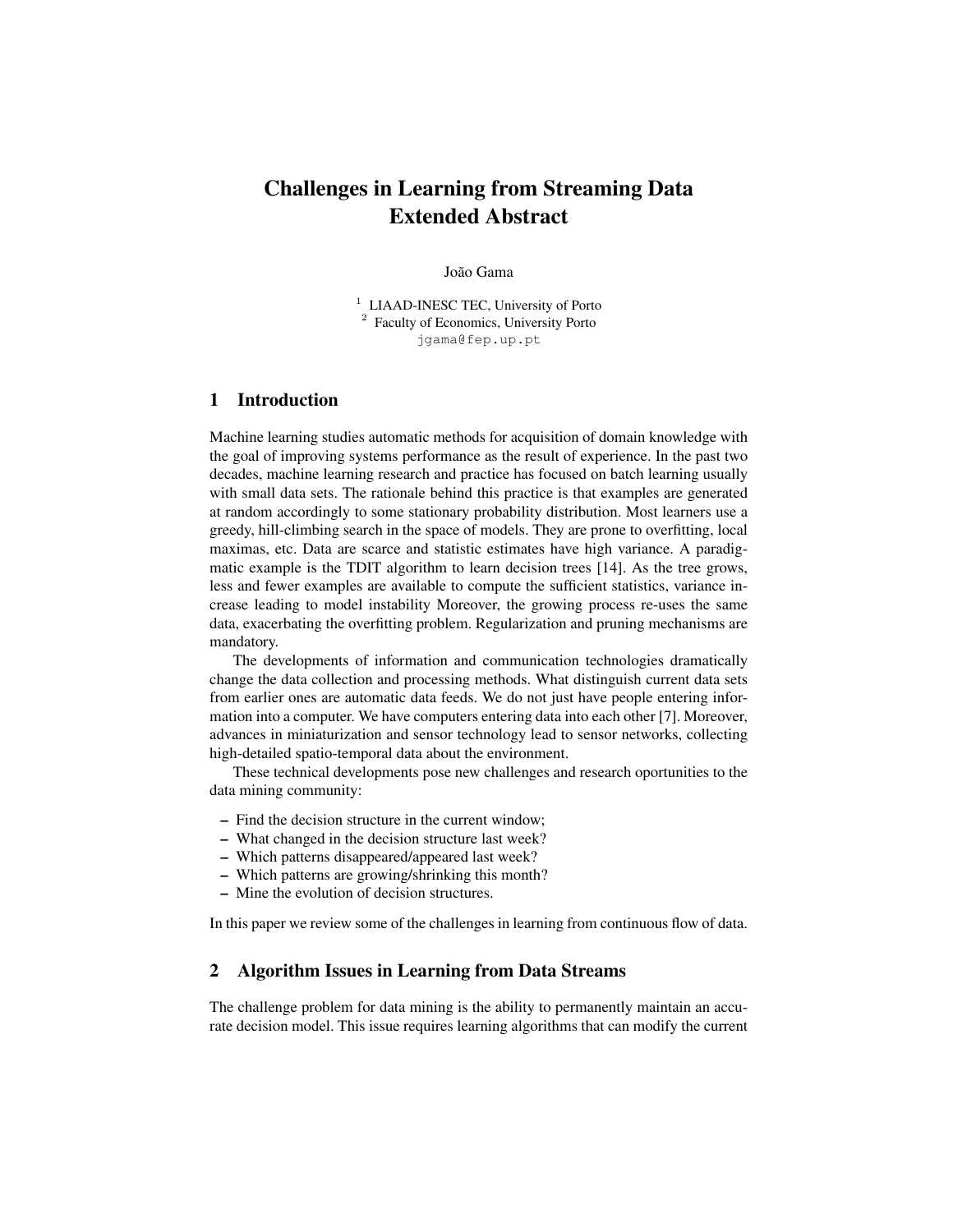model whenever new data is available at the rate of data arrival. Moreover, they should forget older information when data is out-dated. In this context, the assumption that examples are generated at random according to a stationary probability distribution does not hold, at least in complex systems and for large periods of time. In the presence of a non-stationary distribution, the learning system must incorporate some form of forgetting past and outdated information. Learning from data streams require incremental learning algorithms that take into account concept drift. Solutions to these problems require new sampling and randomization techniques, and new approximate, incremental and decremental algorithms. [9] identify desirable properties of learning systems that are able to mine continuous, high-volume, open-ended data streams as they arrive. Learning systems should be able to process examples and answering queries at the rate they arrive. Some desirable properties for learning in data streams include: incrementality, online learning, constant time to process each example, single scan over the training set, and taking drift into account.

Incremental learning is one fundamental aspect for the process of continuously adaptation of the decision model. The ability to update the decision model whenever new information is available is an important property, but it is not enough, it also require operators with the ability to *forget* past information [13]. Some data stream models allow delete and update operators. Sliding windows models require forgetting old information. In all these situations the incremental property is not enough. Learning algorithms need forgetting operators that reverse learning: decremental unlearning [3].

The incremental and decremental issues requires a permanent maintenance and updating of the decision model as new data is available. Of course, there is a trade-off between the cost of update and the gain in performance we may obtain. Learning algorithms exhibit different profiles. Algorithms with strong variance management are quite efficient for small training sets. Very simple models, using few free-parameters, can be quite efficient in variance management, and effective in incremental and decremental operations being a natural choice in the sliding windows framework. The main problem with simple representation languages is the boundary in generalization performance they can achieve, since they are limited by high bias while large volumes of data require efficient bias management. Complex tasks requiring more complex models increase the search space and the cost for structural updating. These models, require efficient control strategies for the trade-off between the gain in performance and the cost of updating. A step in this direction is the so called *algorithm output granularity* presented by [5]. Algorithm output granularity monitors the amount of mining results that fits in main memory before any incremental integration. [6] illustrate the application of the *algorithm output granularity* strategy to build efficient clustering, frequent items and classification techniques.

In most applications, we are interested in maintaining a decision model consistent with the current status of the nature. This lead us to the sliding window models where data is continuously inserted and deleted from a window. Learning algorithms must have operators for incremental learning and forgetting. Incremental learning and forgetting are well defined in the context of predictive learning. The meaning or the semantics in other learning paradigms (like clustering) are not so well understood, very few works address this issue.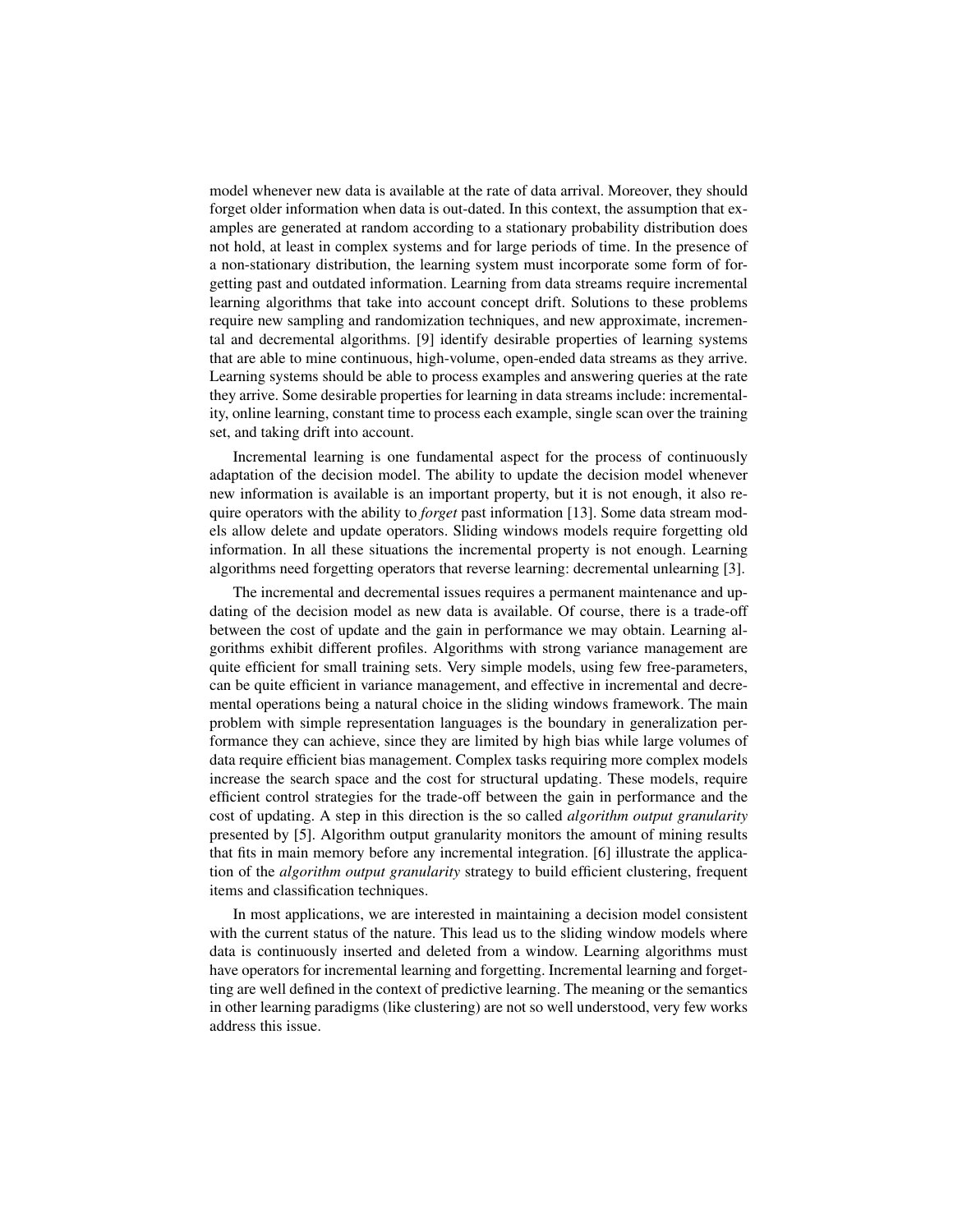When data flows over time, and at least for large periods of time, it is highly unprovable the assumption that the examples are generated at random according to a stationary probability distribution. At least in complex systems and for large time periods, we should expect changes in the distribution of the examples. A natural approach for these *incremental tasks* are *adaptive learning algorithms*, incremental learning algorithms that take into account concept drift. Concept drift means that the concept related to the data being collected may shift from time to time, each time after some minimum permanence. Changes occur over time. The evidence for changes in a concept are reflected in some way in the training examples. Old observations, that reflect the past behavior of the nature, become irrelevant to the current state of the phenomena under observation and the learning agent must forget that information. The nature of change is diverse. It might occur, in the context of learning, due to changes in hidden variables, or changes in the characteristic properties of the observed variables. Most learning algorithms use blind methods that adapt the decision model at regular intervals without considering whether changes have really occurred. Much more interesting is explicit change detection mechanisms. The advantage is that they can provide meaningful description (indicating change-points or small time-windows where the change occurs) and quantification of the changes. The main research issue is how to incorporate change detection mechanisms in the learning algorithm, embedding change detection methods in the learning algorithm is a requirement in the context of continuous flow of data. The level of *granularity* of decision models is a relevant property, because if can allow partial, fast and efficient updates in the decision model instead of rebuilding a complete new model whenever a change is detected. The ability to recognize seasonal and re-occurring patterns is an open issue.

Novelty detection refers to learning algorithms being able to identify and learn new concepts. Intelligent agents that act in dynamic environments must be able to learn conceptual representations of such environments. Those conceptual descriptions of the world are always incomplete, they correspond to what it is *known* about the world. This is the *open* world assumption as opposed to the traditional *closed* world assumption, where what is to be learnt is defined in advance. In open worlds, learning systems should be able to extend their representation by learning new concepts from the observations that do not match the current representation of the world. This is a difficult task. It requires to identify the *unknown*, that is, the limits of the current model. In that sense, the *unknown* corresponds to an *emerging pattern* that is different from *noise*, or *drift* in previously known concepts.

Data streams are distributed in nature. Learning from distributed data, we need efficient methods in minimizing the communication overheads between nodes [15]. The strong limitations of centralized solutions is discussed in depth in [10, 11]. The authors point out *a mismatch between the architecture of most off-the-shelf data mining algorithms and the needs of mining systems for distributed applications*. Such mismatch may cause a bottleneck in many emerging applications, namely hardware limitations related to the limited bandwidth channels. Most important, in applications like monitoring, centralized solutions introduce delays in event detection and reaction, that can make mining systems useless. Another direction, for distributed processing, explore multiple models [4, 12]. [12] propose a method that offer an effective way to construct a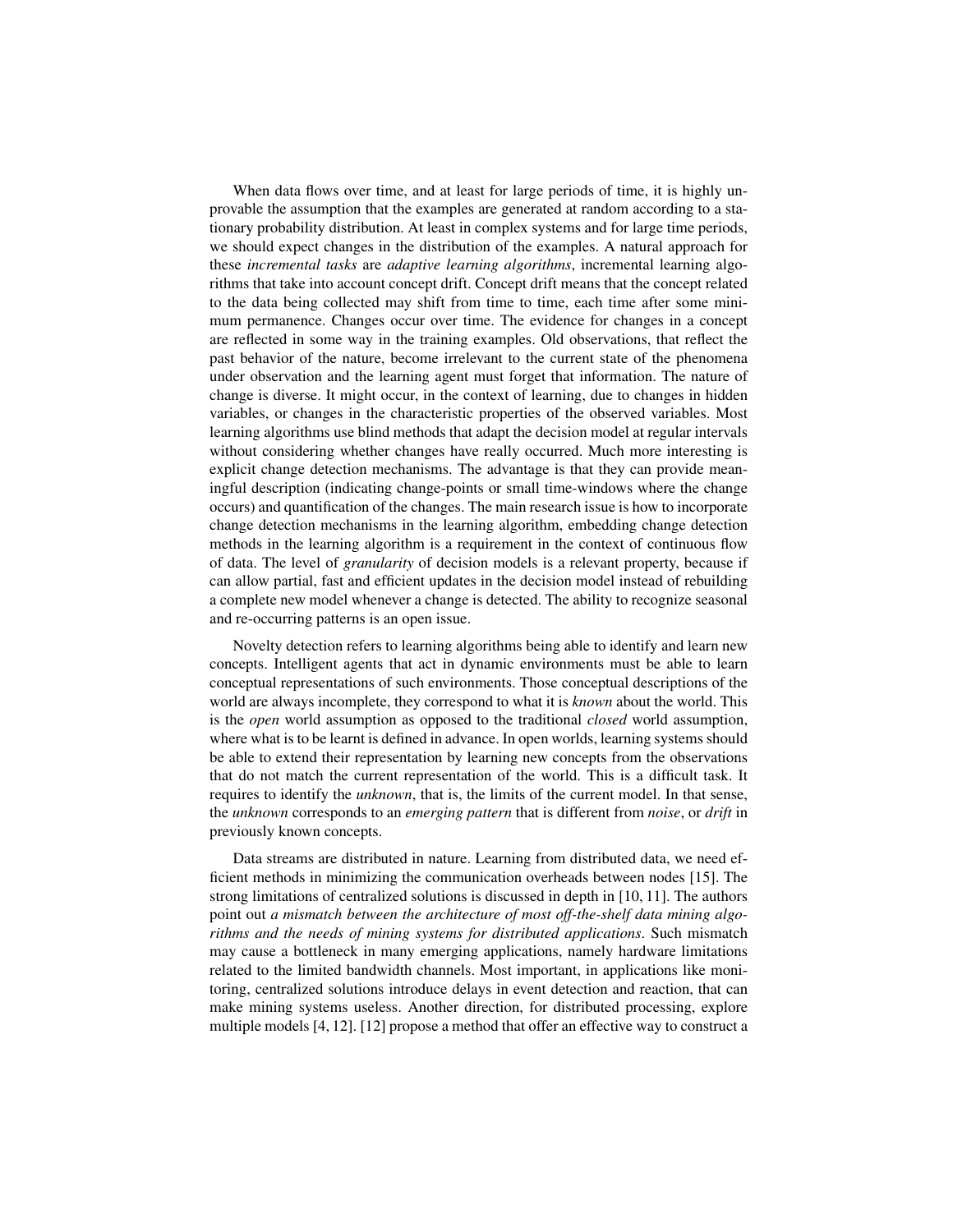redundancy-free, accurate, and meaningful representation of large decision-tree ensembles often created by popular techniques such as Bagging, Boosting, Random Forests and many distributed and data stream mining algorithms.

In some challenging applications of Data Mining, data are better described by sequences (for example DNA data), trees (XML documents), and graphs (chemical components). Tree mining in particular is an important field of research [1, 2]. XML patterns are tree patterns, and XML is becoming a standard for information representation and exchange over the Internet; the amount of XML data is growing, and it will soon constitute one of the largest collections of human knowledge.

In the static case, similar data can be described with different schemata. In the case of dynamic streams, the schema of the stream can also change. For example, in monitoring sensor networks, and social network analysis, new nodes might appear and others might diappear. We need algorithms that can deal with evolving feature spaces over streams. There is very little work in this area, mainly pertaining to document streams. For example, in sensor networks, the number of sensors is variable (usually increasing) over time.

An important aspect of any learning algorithm is the hypothesis evaluation criteria. Most of evaluation methods and metrics were designed for the static case and provide a single measurement about the quality of the hypothesis. In the streaming context, we are much more interested in how the evaluation metric evolves over time. Results from the *sequential statistics* [16] may be much more appropriate. [8] propose a general framework for assessing predictive stream learning algorithms using sequential statistics. They show that the prequential error converges to an holdout estimator when computed over sliding windows or using fading factors.

### 3 Conclusions

The ultimate goal of Data Mining is to develop systems and algorithms with high level of autonomy. For such, Data Mining studies the automated acquisition of domain knowledge looking for the improvement of systems performance as result of experience. These systems address the problems of data processing, modeling, prediction, clustering, and control in changing and evolving environments. They self-evolve their structure and knowledge on the environment.

The challenges and research opportunities of data streaming mining are abundant. It is one of most pleasent research areas nowadays.

### Acknowledgments

This work was supported by Sibila research project (NORTE-07-0124-FEDER-000059), financed by North Portugal Regional Operational Programme (ON.2 O Novo Norte), under the National Strategic Reference Framework (NSRF), through the Development Fund (ERDF), and by national funds, through the Portuguese funding agency, Fundação para a Ciência e a Tecnologia (FCT), and by European Commission through the project MAESTRA (Grant number ICT-2013-612944).